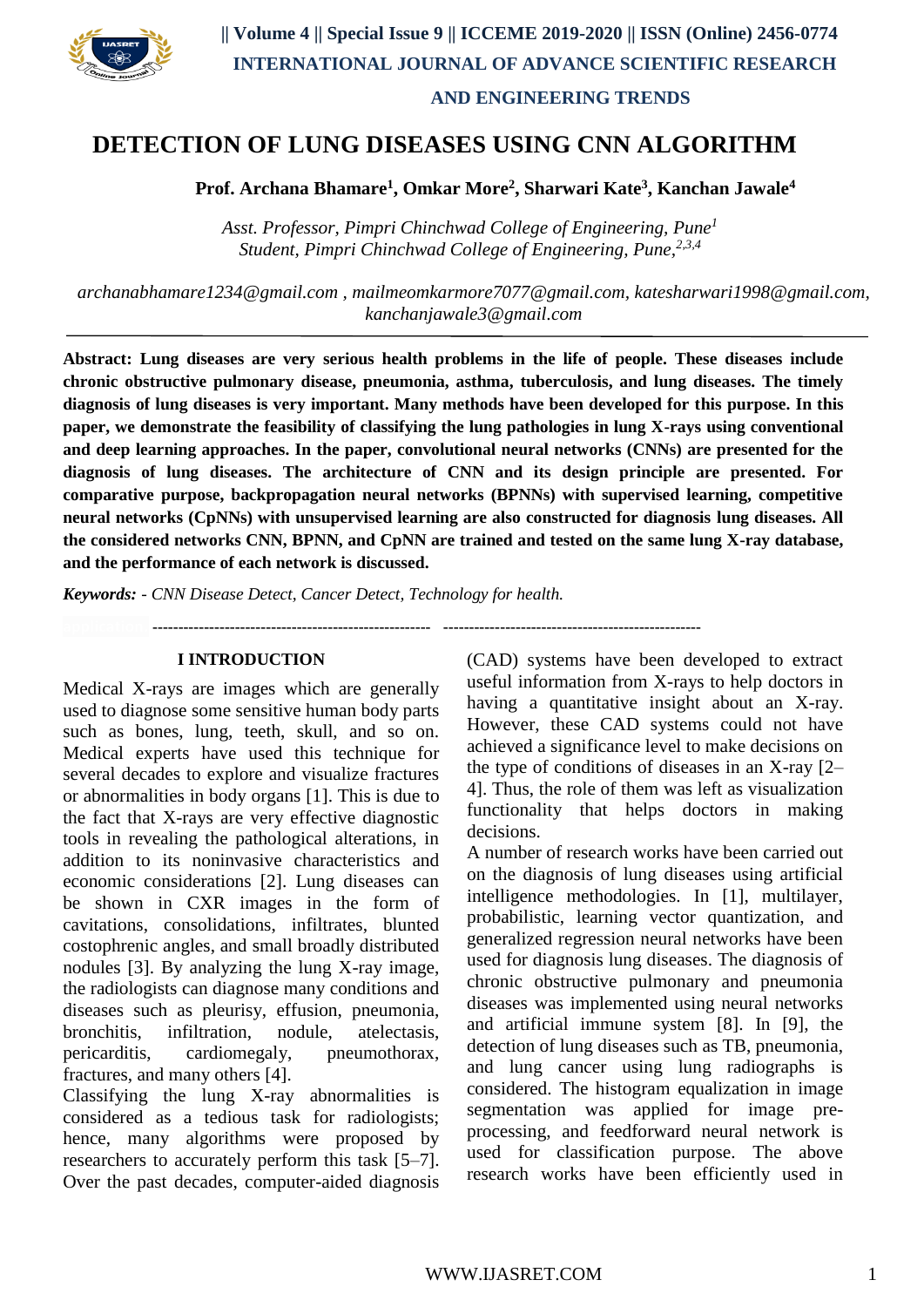

# **|| Volume 4 || Special Issue 9 || ICCEME 2019-2020 || ISSN (Online) 2456-0774 INTERNATIONAL JOURNAL OF ADVANCE SCIENTIFIC RESEARCH AND ENGINEERING TRENDS**

classifying medical diseases; however, their performance was not as efficient as the deep networks in terms of accuracy, computation time, and minimum square error achieved. Deep learning-based systems have been applied to increase the accuracy of image classification [10, 11].



These deep networks showed superhuman accuracies in performing such tasks. This success motivated the researchers to apply these networks to medical images for diseases classification tasks, and the results showed that deep networks can efficiently extract useful features that distinguish different classes of images [12–15].

Most commonly used deep learning architecture is the convolutional neural network (CNN). CNN has been applied to various medical images classification due to its power of extracting different level features from images [11– 15].Having gone through the related research studies, in this paper, a deep convolutional neural network (CNN) is employed to improve the performance of the diagnosis of the lung diseases in terms of accuracy and minimum square error achieved. For this purpose, traditional and deep learning-based networks are employed to classify most common thoracic diseases and to present comparative results. Backpropagation neural network (BPNN), competitive neural network (CpNN), and convolutional neural network (CNN) are examined to classify 4 common diseases that may be found in the lung X-ray, that is pneumonia, lung cancer, bronchitis and asthama. In this paper, we aim at training both traditional and deep network using the same lung X-ray dataset and evaluating their performances. The dataset contains frontal-view X-ray images of unique patients.

## **III PROPOSED SYSTEM**

Lung diseases are malignant, that is top cause of lung disease-related deaths. Prognosis for patients with this disease is poor with 5-year survival rate of less than 20 %. Most patients have poor prognosis because of a diagnosis made at an advanced disease stage. Patients diagnosed at early stage have significantly higher 5-year survival of over 70%. These findings emphasize early detection and diagnosis as important step that significantly affects treatment outcome. Introduction of digital pathology and CNN based system will eliminate the limitation of detection of lung diseases at its early stage.

In this project a unique architecture will be used for less time-consuming detection system to be designed. Further CNN algorithm will be applied and using the coding language Python the design will be implemented on the system for improving the limitations of detection of various diseases using a single architecture.